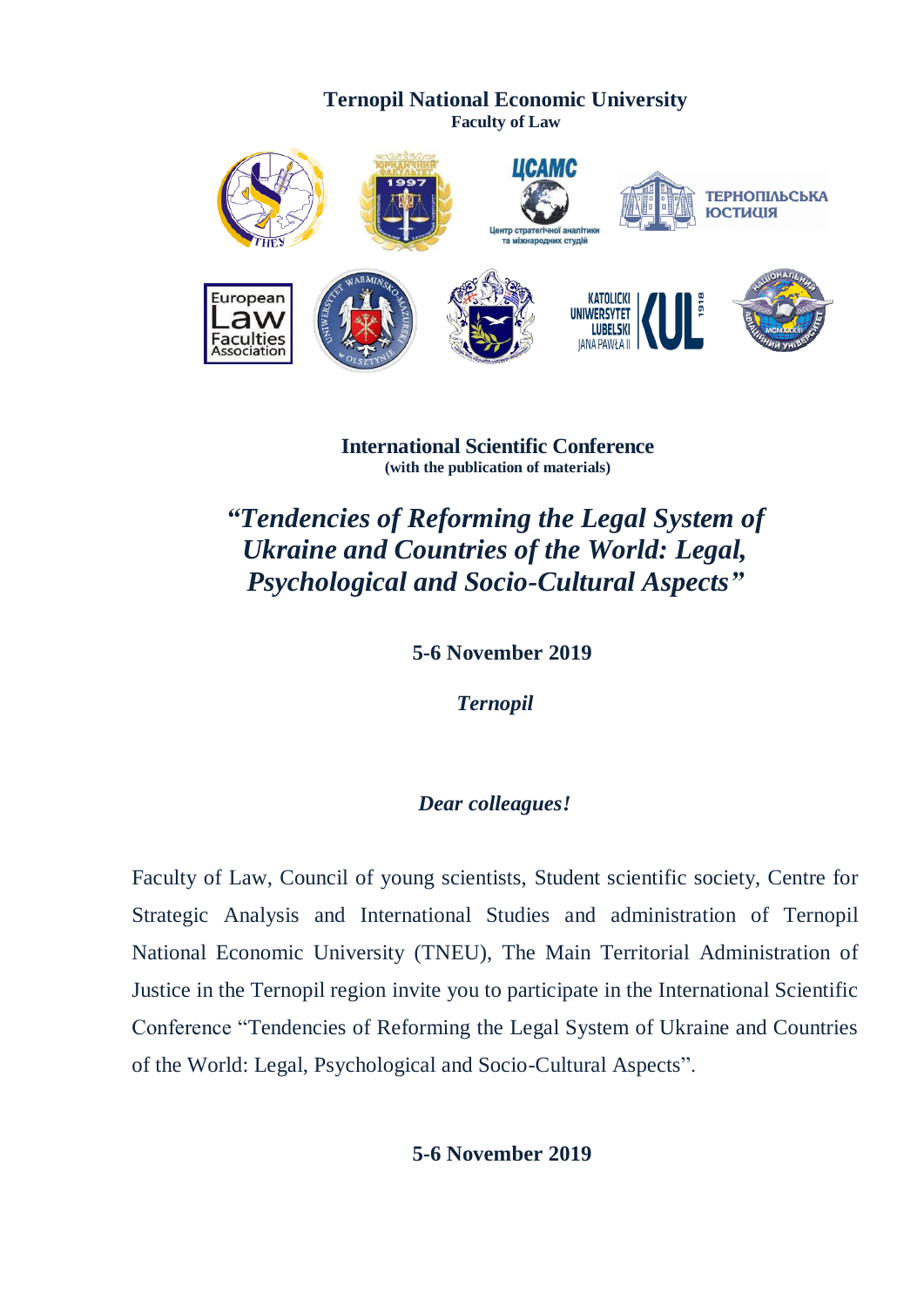## **Thematic directions of the conference:**

- 1. Actual problems of development of the legal system of Ukraine: theoretical and applied aspects.
- 2. Psychological and pedagogical dimension of reforming the legal system of Ukraine.
- 3. Socio-cultural paradigms of transformations of the legal system of Ukraine.

Working languages: *Ukrainian, English, Polish, Russian.*

To participate in the conference you have to send on e-mail: **[ufstudconf@gmail.com](mailto:ufstudconf@gmail.com)**

### **until 25 October 2019:**

- an electronic version of the application;
- an electronic version of the report.

For each participant will be given an appropriate personal certificate that will certify the participation in this event.

#### THE EXAMPLE OF APPLICATOIN

| Name                                      |  |
|-------------------------------------------|--|
| Surname                                   |  |
| Patronymic____                            |  |
| <i>Place of study</i>                     |  |
| The course (a year of postgraduate study) |  |
| Topic                                     |  |
| <i>Thematic directions (number)</i>       |  |

### **Information about the scientific supervisor:**

| Name                              |  |
|-----------------------------------|--|
| Surname                           |  |
| Patronymic                        |  |
| Position, scientific degree, rank |  |

#### **Coordinates to contact:**

| Index  | Address |  |
|--------|---------|--|
| Tel    | Fax:    |  |
| E-mail |         |  |

### REQUIREMENTS FOR ELECTRONIC VERSIONS OF REPORTS AND APPLICATIONS FOR PARTICIPANTS ARE:

 $\checkmark$  documents submitted in separate files (application, abstracts, review, payments document); the file's title must be the same as the name and surname of the participant's name (eg.

1. Ivanov\_Ivan\_zaiavka.rtf,

2. Ivanov\_Ivan\_tezy.rtf,

 $\checkmark$  text must be made in Microsoft Word 6.0 and above for Windows, the file extension  $*$  .rtf

 $\checkmark$  in the e-mail's subject must be specified: conference.